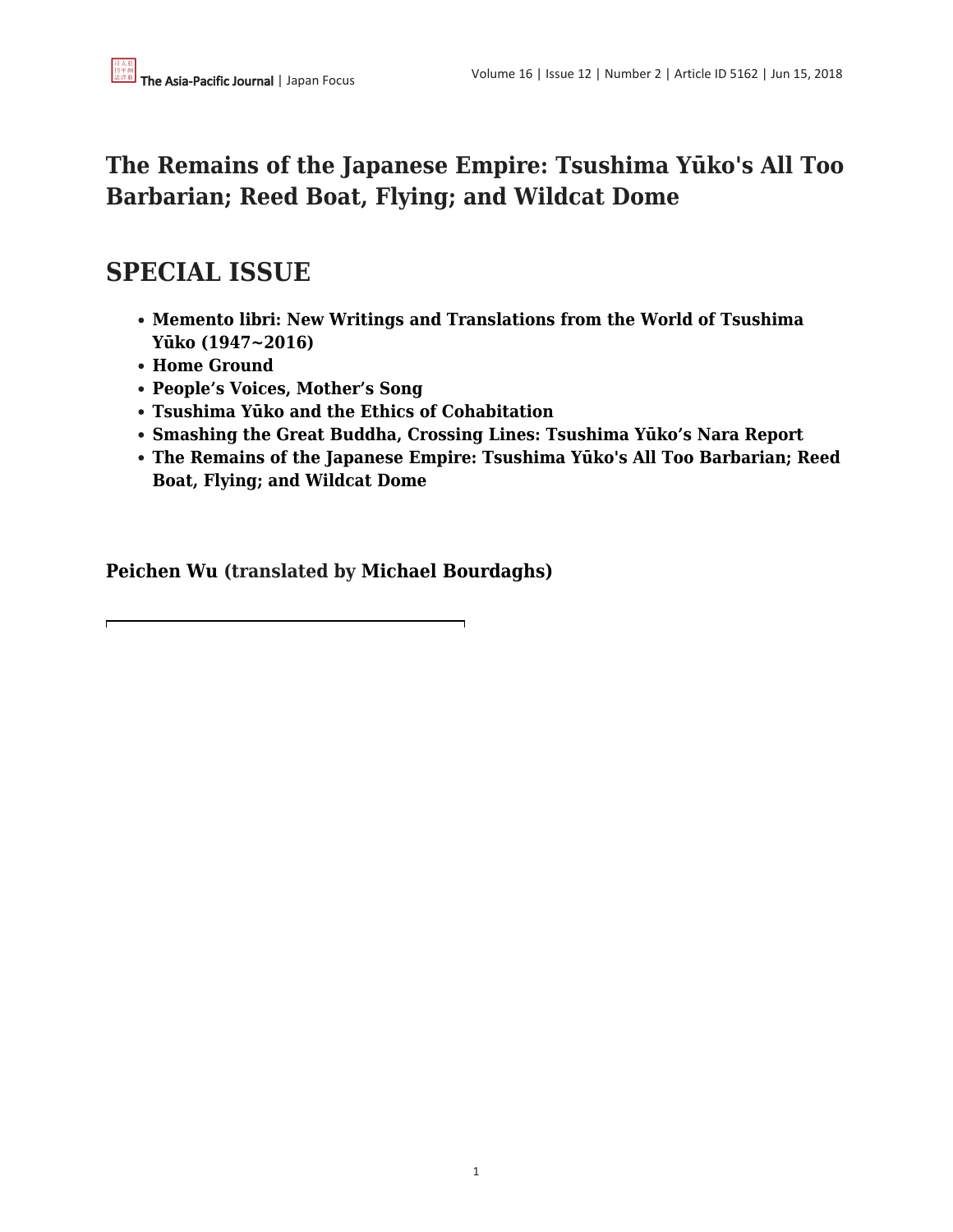

**Tsushima in INK Literary Monthly (Taipei, February 2011)**

**Abstract**: This article focuses on three of Tsushima Yūko's later works. It examines Tsushima's criticism of Japanese ruling policy, especially aboriginal policies in colonial Taiwan, in All Too Barbarian. The second, Reed Boat, Flying, exposes the repressed history of how, just after Japan's defeat in the Second World War, Japanese women returning from Manchuria who were raped by Russian or other foreign soldiers were forced into having abortions. Wildcat Dome, written after the 3.11 disasters, discloses how the inter-racial children born between Japanese women and American soldiers were discriminated against in postwar Japan.

**Keywords**: Tsushima Yūko, Taiwan, nuclear testing, discrimination, Japanese literature, All Too Barbarian, Reed Boat, Flying, Wildcat Dome

### **The Shifting Focus of Tsushima Yūko and her Works**

"A Birth" (Aru tanjō), published under the pen name Aki Yūko in the March, 1967 issue of Bungei shuto, marked the literary debut of Tsushima Yūko. She subsequently began using the pen name "Tsushima Yūko" with the 1969 publication of "Requiem: for Dogs and Grown-Ups" (Rekueimu: inu to otona no tame ni) and went on to become widely celebrated in literary circles. Her short story collection The Mother in the House of Grass (Mugura no haha, 1975) won the Tamura Toshiko Prize, while her novel Child of Fortune (Chōji, 1978) was awarded the Women's Literature Prize. The defining characteristics of her works from this period were an "anti-modern" narrative form and the reclamation of a "non-maternal" reproductive sexuality, that is to say, a sexuality that does not presume a maternal instinct for reproduction. In the worlds of these narratives, males were depicted only in terms of their ability to satisfy women's reproductive purposes or sexual desires. $1$ 

In subsequent works, the absence of the father and the strong bonds felt for an older brother with intellectual disabilities would emerge as central themes. In taking up the theme of family composition, her works shared thematic similarities with those from the same period by Nakagami Kenji, a fellow member of the coterie group surrounding the journal Bungei shuto. Another set of key motifs that would emerge in Tsushima's oeuvre derived from her own life experiences of being raised in an all-female household and then as an adult experiencing marriage, divorce, life as a single mother, and the loss of a child. Such works expressed not only a yearning for a matrilineal society, but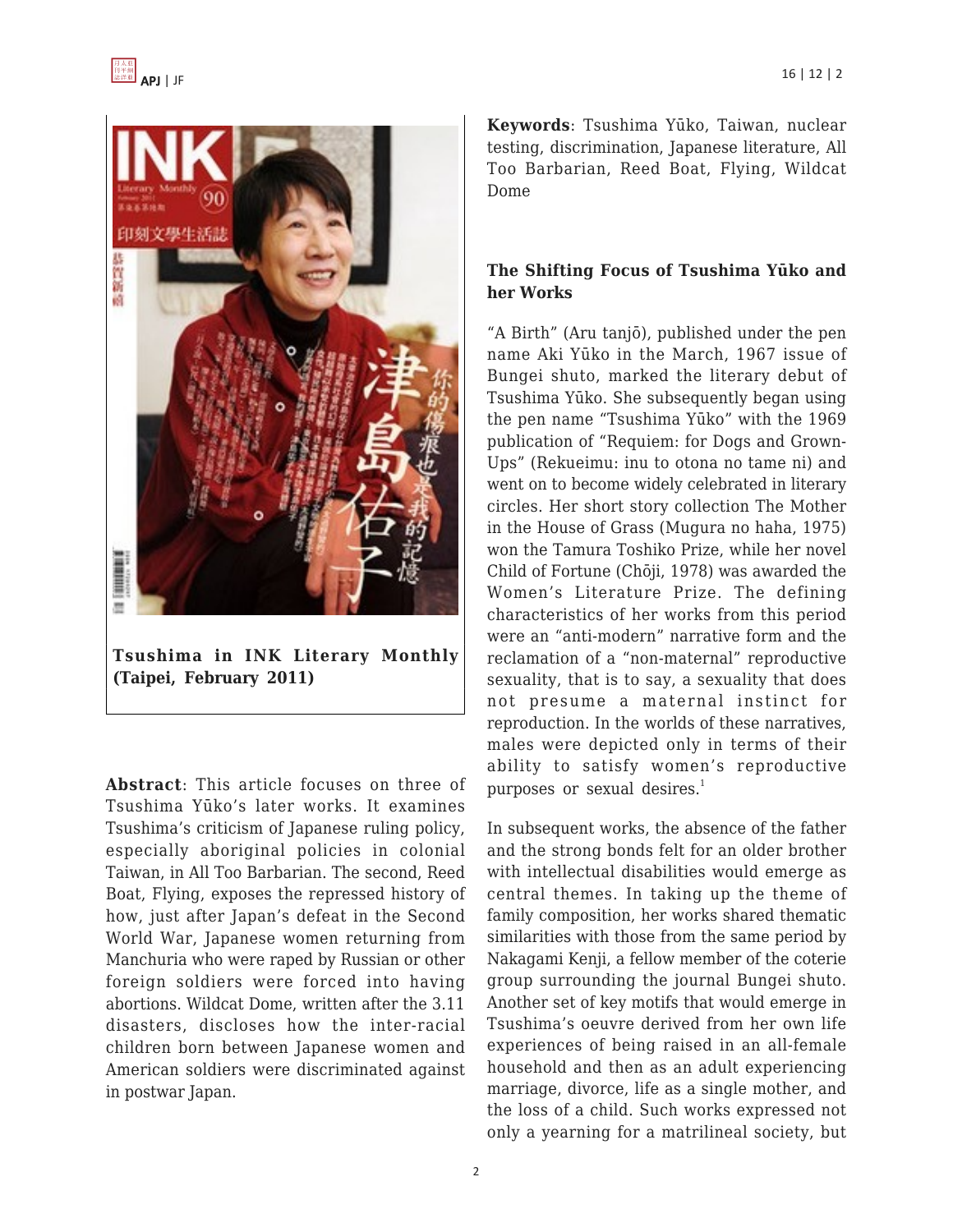also for liberation from the strictures of social norms surrounding sexuality, pregnancy, and childbirth.

Her novel Nara Report (Nara repōto, 2004) was awarded the 2007 Murasaki Shikibu Prize. The protagonist is a boy named Morio whose mother dies of cancer after having relations with a man who already has a wife and children and giving birth to Morio. Through a spirit medium, the boy establishes communication with his mother, reborn as a dove, and using her spirit power he goes on to smash to bits the Great Buddha in Nara, the symbol of Japanese Buddhism's golden age. The novel itself is composed of the broken fragments of the Great Buddha, its narrative formally enacting a return to the ancient period before the rise of Buddhist domination. As the narrative progresses, Tsushima hints that the repression of the burakumin outcaste group and the suppression of primitive matrilineal society were all products of collusion between the rising powers of the state and religion. Critic Katsumata Hiroshi showered high praise on the work, declaring that it showed Tsushima as "not only the literary heir to Nakagami Kenji, but also going beyond him." $^2$  Nakagami's works are characterized by a tendency to render visible marginalized figures who are repressed and excluded by the nation-state. In Nara Report, Tsushima not only inherits Nakagami's literary heritage, but also brings it to a new level of realization through imagining her ideal form of a primitive matriarchal society.

Tsushima's later works, All Too Barbarian (Amari ni yaban na, 2008), Reed Boat; Flying (Ashibune, tonda, 2010), and Wildcat Dome (Yamaneko dōmu, 2013) expose the "buried history" of the Japanese empire. This trilogy of works—with its focus on 'foreigners' left behind in the nation-state of Japan, figures whose lives and deaths were tangled up in the conflicts arising from Japan's imperial expansion and whose struggles with the vicissitudes of history are now largely forgotten—forms in many ways the essence of Tsushima's oeuvre.

#### **Challenging the Empire of Male-Logos: All Too Barbarian**

The novel All Too Barbarian—first serialized in the monthly Gunzō from June 2006 through May 2008 and then published in book form in 2008—is set in 1930s colonial Taiwan, on the periphery of the former Japanese empire. Before writing it, Tsushima visited Taiwan to carry out a detailed survey and investigation into the flora, insects, place names (new and old), and geographical features of the island. Using her characteristic technique of blurring boundaries between past and present, reality and dream, the novel attempts to depict the consciousness of 1930's Japanese settlers living in the colony, demonstrating how family, sexuality, and colonial rule formed an inseparable, interwoven complex structure. Rather than a state-centric narrative of official History, it zeroes in on the conditions of the colony through the perspective of one woman's 'life history.' As the author once remarked, "If we don't grasp how they lived in the colony as its rulers, there is no way for us to understand the tragedy that it represented."<sup>3</sup>

Constructing the work around this perspective also had the effect of not only troubling the framework of the masculinist myth of Japanese ethnic homogeneity, it also exposed the complicity between the structures of the logos of state violence directed against colonial Taiwan and its aboriginal inhabitants and the male-centric logos that functions to oppress women. In the novel, the female protagonist Miyo's repeated mental breakdowns evoke the voice and image of Mouna Rudao, leader of the "Musha Incident," a 1930 uprising of Taiwanese aborigines against the colonial regime.

According to Tsushima, the work had its origins in a "strange rumor" she once heard at a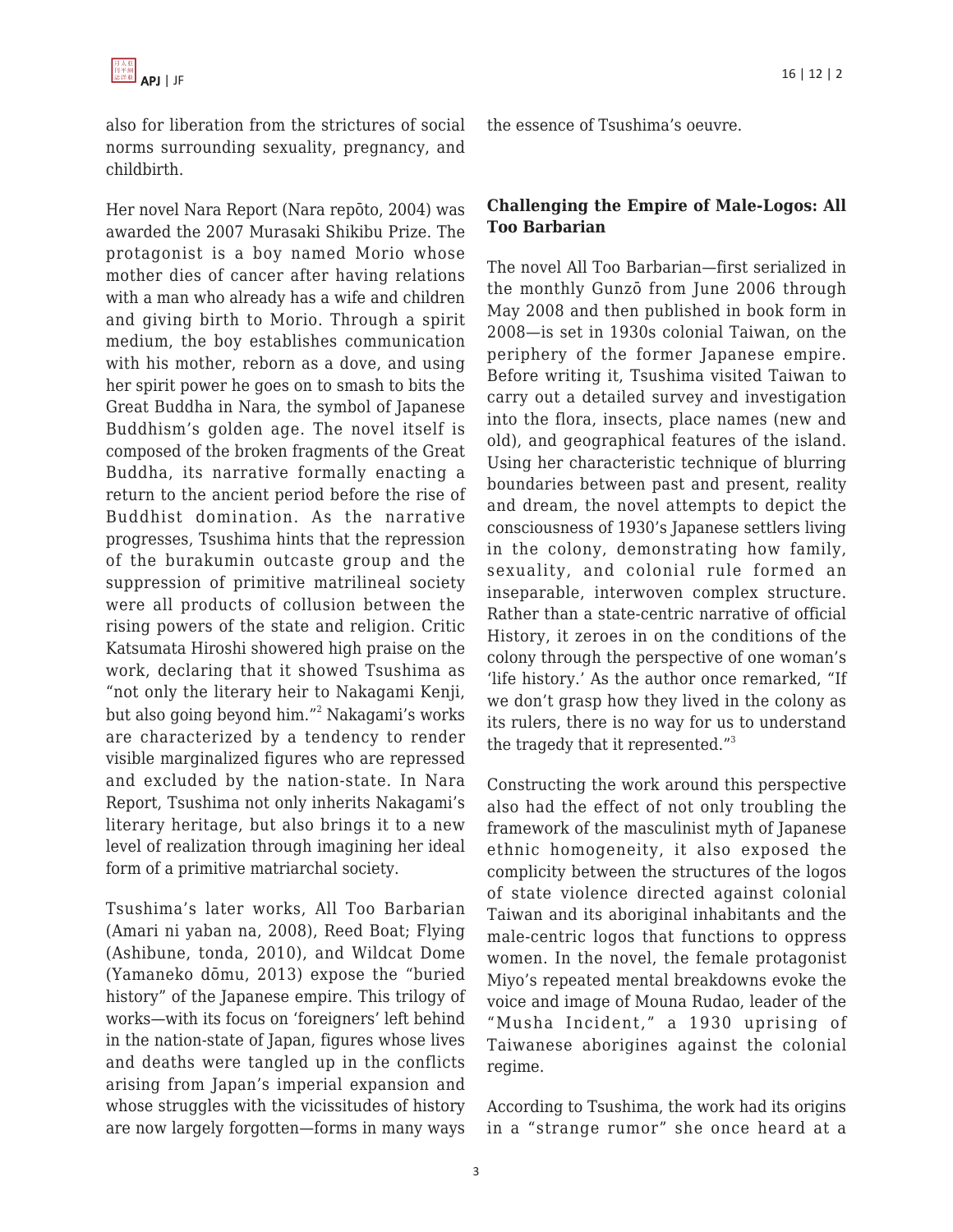

gathering of wives of employees of a Japanese trading firm.

> It was in a fancy condominium somewhere in Taipei, a nice place, maybe somewhere around the Tianmu neighborhood, I think. Three wives of elite Japanese trading firms were enjoying a tea party in one of its rooms. An elegant afternoon tea. Then suddenly these men carrying old savage swords burst in, killed one of the women instantly, raped another, and the third woman just lost it and went crazy—a really terribly thing. The person who told me this was deadly serious, really believed it was true: "No, it really happened. But you never hear about it because it is so terrible that the whole trading firm just looked away and no one ever talks about it." Without thinking, I shot back, "Wait a minute, you really believe that story?" It sounded so implausible—I mean, where did the men come from, and wouldn't the condominium be locked to begin with? And I said why would they be carrying savage swords in this day and age—none of it was remotely believable.<sup>4</sup>

Tsushima points out that the appearance of this sort of "gossip" is a product of distorted consciousness among Japanese concerning the Musha Incident. This triggered her interest in the Incident and ultimately led her to produce the novel All Too Barbarian.

As Tsushima discussed in a lecture she would later deliver in Taiwan, All Too Barbarian was also inspired by E.M. Forster's 1924 A Passage to India—in particular, the novel's depiction of the inseparable interrelationship between sexuality and the colonies. The Musha Incident was the largest uprising by aboriginal peoples during the period of Japanese colonial rule in Taiwan, and in the postwar period a large number of Japanese novelists have depicted this massacre of Taiwan's aboriginals with deep remorse, usually taking up 'political correctness' as their central theme. By contrast, Tsushima's All Too Barbarian opens up completely new ground in the discourse surrounding the Musha Incident in the way her descriptive technique couples together the Musha Incident and the perspective of the colonizer Miyo, setting up multiple parallel and often crisscrossing points of view. It is no exaggeration to say that the subsequent boom in contemporary Japanese fiction representing the memory of Japanese colonial rule in Taiwan was due to

Tsushima's novel. As Tsushima herself noted, her purpose in depicting the Musha Incident was not "to provide reportage of the Incident or to provide a faithful recounting of what really happened," but rather to understand how this tragedy was brought about by the "male-centric logos" underlying state violence.

The symbolic meaning of this work within Tsushima's oeuvre lies in its transformation in the image of male characters. In All Too Barbarian, the heroine Ririko, Miyo's niece, is unable to recover from the sadness of losing her son. She encounters Yang when traveling alone in Taiwan in the summer 2005. Yang is a Hakka Chinese in Taiwan burdened by the tragic past of having lost his wife and child in a traffic accident; he remarries and treats the stepchild his second wife has brought to their marriage with great affection. Yang relates to Ririko the terrible pain he experienced in losing his child. Such a father figure is unprecedented in Tsushima's writings, seemingly a sign that the sense of being haunted by the shadowy ghost of the dead father was gradually lifting with the passage of time.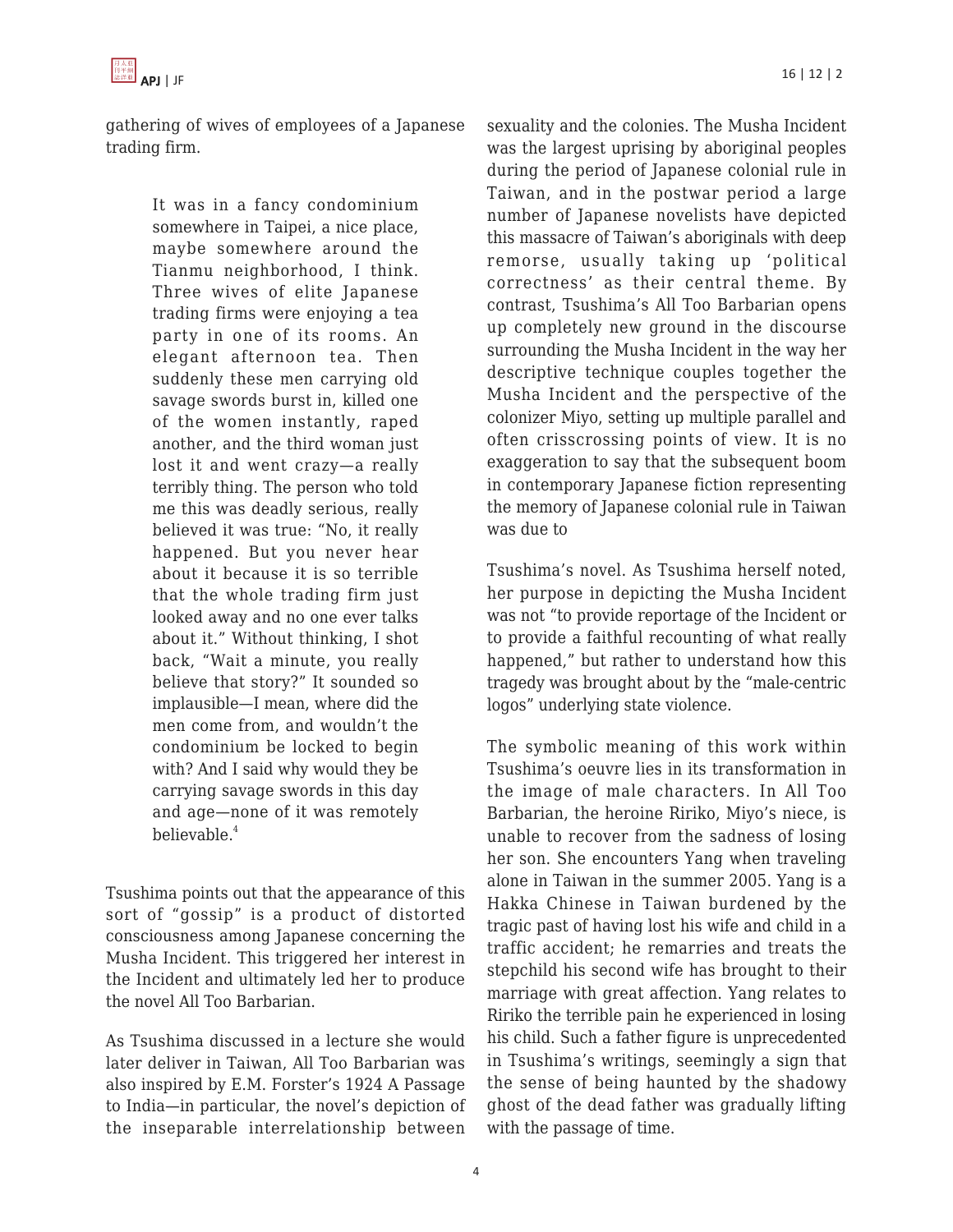#### **Requiem for the "Invisible" People: Reed Boat, Flying**

Following All Too Barbarian, Tsushima serialized Reed Boat, Flying in the Mainichi newspaper from April 2009 through May 2010. The work depicts the forced abortions administered to many women who were raped by Soviet troops who advanced into Manchukuo just before Japan's surrender. The novel can be called a requiem for the unborn lives abandoned in this crack in historical time.

The narrative begins with a gathering of men and women who are on the cusp of old age. They have assembled for the funeral of an elementary school classmate, Michiko, who died after being attacked by suzumebachi giant hornets. As Yukihiko, Tatsuo, and Shōko—Michiko's classmates—chat, they resurrect memories from their elementary school days in the final years of the war. As a result, connections of each of these classmates to the semi-colonial puppet-state of Manchukuo are revealed and various past secrets that faded from view over time are exposed. The parents of Michiko's Soviet-American friend Sasha fled to northeastern China after the Russian Revolution. After the establishment of Manchukuo, they worked for a Japanese government agency. But following the Soviet military advance in August 1945, they are treated as spies. Sasha's parents and siblings are beaten and die, and only Sasha manages to escape to America. Shōko's mother Sanae (Anhua) is an orphan of Chinese citizenship; during the Manchukuo era, she is passed back and forth between Russian and Japanese foster families. Subsequently, she becomes pregnant with the child of the Japanese family's son—but the child's father is drafted and dies in battle. After the invasion by Soviet troops she is taken prisoner along with Japanese residents, because she is unable to prove that she is Chinese. In the internment camp, she meets a

young man named Takada and marries him and changes her name to Sanae. At a time of fierce combat between Chinese Communist and Nationalist forces, the couple undergo many trials before finally managing to board a repatriation ship. When they reach Hakuta harbor, pregnant Sanae is suspected of having been "illegitimately impregnated" and is threatened with an involuntary abortion. The appearance of her husband at this juncture allows her to avoid that fate, and as a result Shōko is able to be born.

At the work's conclusion, an account provided by Yukihiko's mother exposes a previously repressed incident of a massacre that took place during the history of postwar repatriation to Japan. Deep in the night some sixty years earlier, a person pounded on the door of Yukihiko's mother's house. When she opened the door, she found a classmate from her days at a girls' school. After graduating, the classmate had emigrated to Manchukuo, where just before Japan's surrender she was raped by Soviet soldiers as she was attempting to flee. She subsequently barely managed to survive by selling her body. When she boarded a repatriation boat to return to Japan, nearly all of the women around her were pregnant. Some even died after drinking rat poison in hopes of inducing a miscarriage. Upon landing in Japan, most of the women were placed in quarantine and subjected to forced abortions.

Tsushima's depiction reveals a dark underside to the history of repatriation, the forced abortions imposed on pregnant unmarried women when they reached Japan. Tsushima herself testified that the work was based on actual historical incidents—the lives crushed in the implementation of forced abortions in every port as part of Japan's "coastline defense strategy."<sup>5</sup>

The oldest record of the "reed boat" that provides the work's title comes from the Kojiki, an eighth-century chronicle of Japanese mythic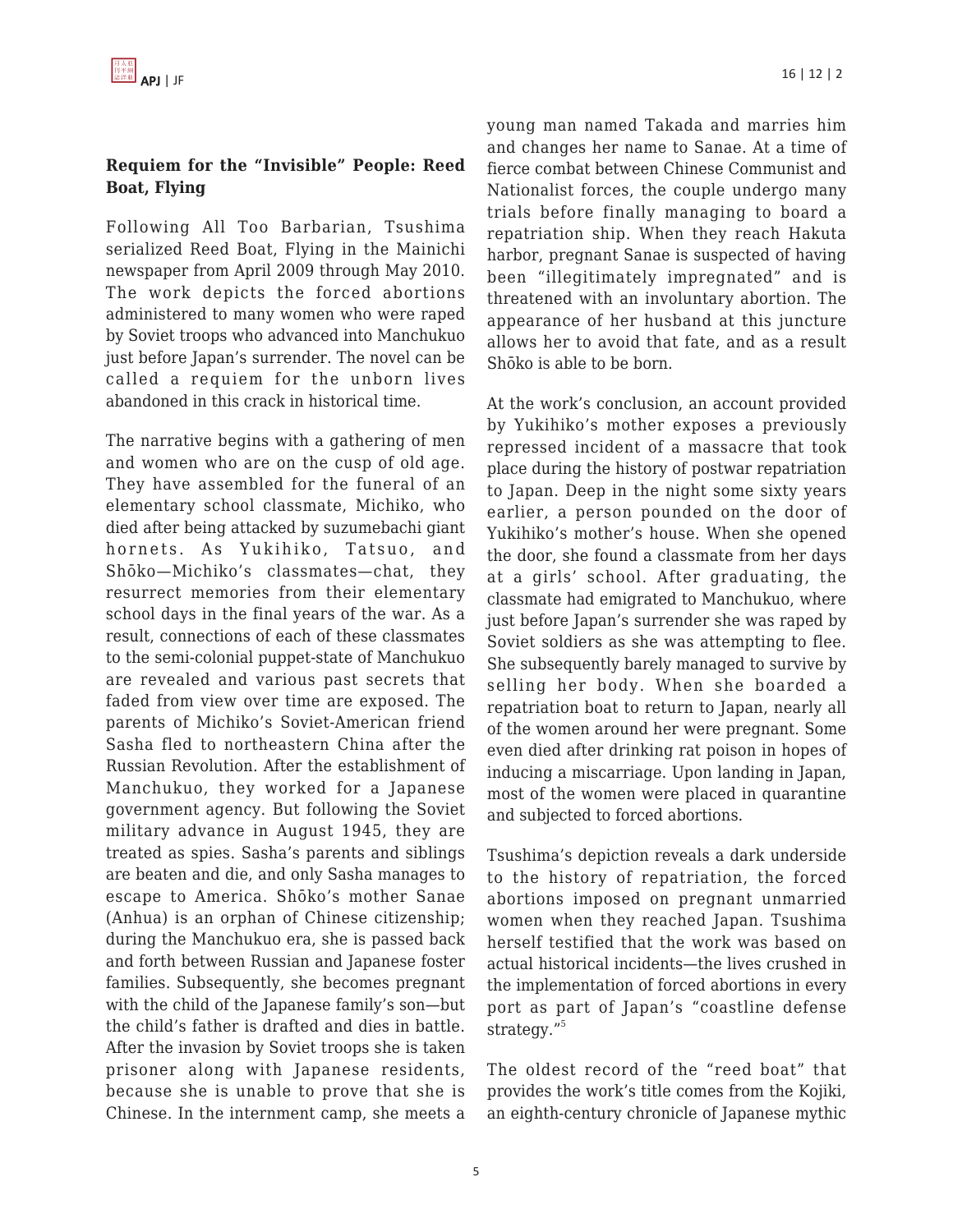history. Reed boats are the oldest form of boats used by humans and function symbolically to suggest the image of humans sailing across the ocean of time. Following Japan's defeat in the war, the fetuses that resulted from Soviet troops' impregnation of Japanese women were nearly all eliminated as a matter of "state policy." As soon as repatriation ships reached Japanese harbors, involuntary abortions were imposed for the sake of protecting Japanese women and their 'pure blood,' so that countless unborn fetuses were swept beneath the rug under a shroud of darkness. The novel's title implies a message from the author—that these unborn fetuses sailed not on repatriation ships, but rather on "reed boats" that carried them up to heaven, where she hopes they continue to gaze down at us in the present moment. In this, we sense the author's prayer for these abandoned souls, who vanished anonymously beneath the stream of history, to rest in peace.

### **Postwar Japan as Depicted in Wildcat Dome**

Wildcat Dome can be described as a novel that deconstructs the myth of the modern Japanese nation-state—the false myth that the modern Japanese state is constructed on the basis of 'pure' nationality and blood lineage. Its story is in some ways continuous with its predecessor, Reed Boat, Flying, in that it takes as its theme the mixed-race orphans born between Americans and Japanese during the American Occupation of Japan. The story's timespan stretches from the early postwar through the 3/11 earthquake and Fukushima nuclear disaster, tracing the lives of three childhood friends, Mitch (Michio), Kaz (Kazuo) and Yonko. Mitch and Kaz are mixed-race offspring of American Occupation soldiers and Japanese women. As babies, the two are discovered abandoned on the same day and handed over to a "facility" for mixed-race orphans run by 'Mother Asami' for the children of American/Japanese parents. At the age of three, both become the adopted sons of 'Sister Yae.' Yonko's mother is a cousin of Sister Yae, which is how the three come together as childhood friends.

Mitch's parents are a Japanese woman and a white American man, while Kaz's father is black. When the two boys are seven, the corpse of Miki, another orphan from the same "facility" is discovered, "dressed in an orange skirt, her hair spread around her head," "floating face down on the surface of the pond" near the orphanage "facility."<sup>6</sup> A strong possibility exists that the three children have seen the criminal responsible for her death—that, in fact, it might be the same person they saw trying to push Miki into the pond. But many rumors circulate regarding the criminal, including speculation that he, a victim of the atomic bombing, may have redirected his rage over that onto the American-Japanese orphan Miki. The character Tābo (Tamiya) seems the most distressed by these rumors about the suspect. This is because at the time of the incident, Tābo (a primary school student) was also seen near the pond. As 'repatriates' who were forsaken at war's end by the Chinese people around them, Tābo and his mother had struggled to survive, with no one to help them. Then, at the age of 51 Tābo commits suicide, "hanging himself from a cherry tree in the grounds of the Yanaka municipal cemetery in Taitō Ward, Tokyo."<sup>7</sup> The novel concludes without identifying the actual criminal: it focuses instead on depicting the incident as a 'shared memory' of Japan held among American-Japanese mixed-raced children.

The mixed-race orphans in the 'facility,' particularly those born to African-American soldiers, never manage to find their place within Japanese society. Many end up leaving for America—including Mitch and Kaz. The two drift around the world, seeking a place where they might finally fit in: a boarding school in England, Paris during the rise and fall of the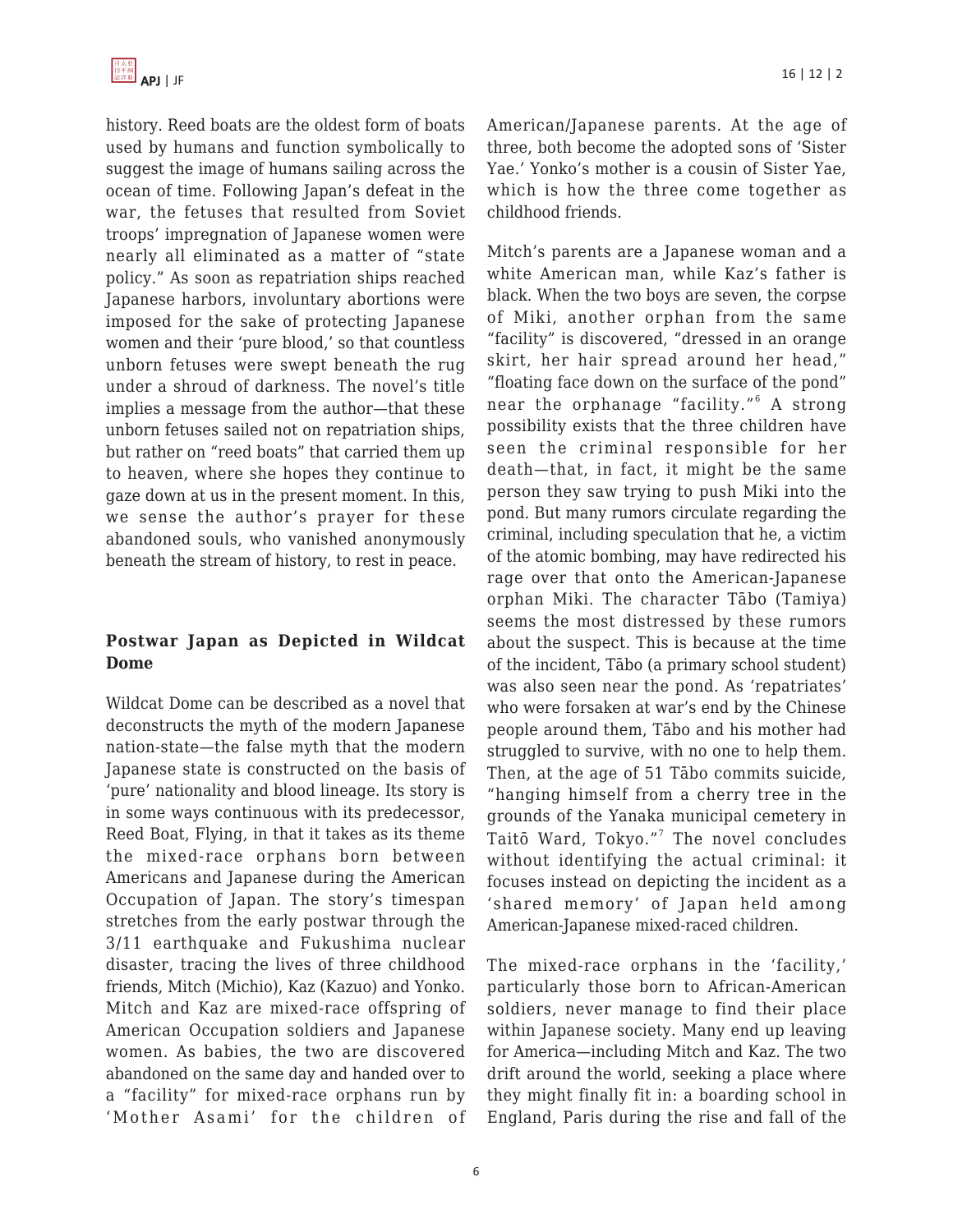1968 leftist uprising, a garden at the South Pole where ferns have grown since ancient times, and the Bretagne sea coast where many fisherman are buried, among other places. In America during the Civil Rights movement, Mitch finds himself inspired by the words of Martin Luther King, Jr. and Malcolm X, but still remains unable to escape the evil spell—the discrimination against mixed-race children—of Japan. Ten years earlier, Kaz had died as a result of injuries suffered when he fell from a tree. After Kaz's death, Mitch continues to curse Japan: "The entire Japanese archipelago should just vanish from the face of the earth, it's the most hateful country on earth."<sup>8</sup> Returning to Japan after the 3/11 earthquake and Fukushima nuclear disaster. Mitch comes to the conclusion that Kaz could have avoided such a young death if he had left Japan earlier. These expressions of hatred for Japan reveal the presence of deeply conflicted emotional ties to the country. The narrative at this point returns once more to the story of the mixed-race orphan Miki who died in the pond, reaching its conclusion when Mitch and Yonko pay a visit to Tābo's mother, who is completely isolated after her son's death.

In a postscript to the novel, the author quotes from a report by Takemine Seiichirō, suggesting that the title Wildcat Dome alludes to the Runit Dome, a massive facility built to store radioactive waste after the decontamination of Runit Island, part of Enewetak Atoll in the Marshall Islands. From 1948 to 1958 the United States conducted nuclear tests there, subjecting its residents to forced evacuations. The residents were finally permitted to return to the island in 1980 and discovered that a number of islands had disappeared as a result of the nuclear tests. The Runit Dome, a concrete facility seven meters high and 110 meters in diameter, was built to house radioactive materials generated through the tests.<sup>9</sup> "The name 'Runit Dome' refers to something inconvenient that society and people don't want to face up to, something that's been swept under the carpet," Tsushima writes, linking her own novel deftly to issues that Japan has tried to sweep under the carpet—the violence of the early postwar era and the  $3/11$  Fukushima nuclear disaster.<sup>10</sup> In an interview with Nakamata Akio in the journal Voice, Tsushima explained the use of "Wildcat" in the title. "We have often heard about the wildcat, but few people have actually seen this creature. A wildcat is a nocturnal animal, in some ways an 'invisible existence.'" In its 'invisible existence,' it bears a close resemblance to radioactivity. $11$ 

Wildcat Dome confronts head on the postwar history that Japan has tried to avoid facing, perceptively grasping the problem of mixedrace orphans from the postwar American Occupation and the 3/11 Fukushima nuclear disasters as joint products of unholy collusion between two empires, Japanese and American.

Both Reed Boat, Flying and Wildcat Dome share a characteristic found among Tsushima's previous works: a questioning of the eternal value of 'time' and 'life.' Likewise, the three works presented here—All Too Barbarian, Reed Boat, Flying, and Wildcat Dome—each depict in unflinching detail the violent oppression that the nation-state has inflicted on those who straddle boundaries of nation or race and on those situated on the peripheries of empire. Borrowing the outlines of the Musha Incident uprising by the aboriginal people of Taiwan, All Too Barbarian foregrounds the underlying role played by a masculinist 'logos,' while Reed Boat, Flying exposes the dark history of the collective massacre carried out through the forced abortions imposed under the rubric of 'illegitimate pregnancies' during postwar repatriation.

Perhaps the most bitingly ironic scene in Wildcat Dome is its depiction of the children in the 'facility' playing war. The children divide up into Japanese and American armies, and two children with dark skins pretend to be black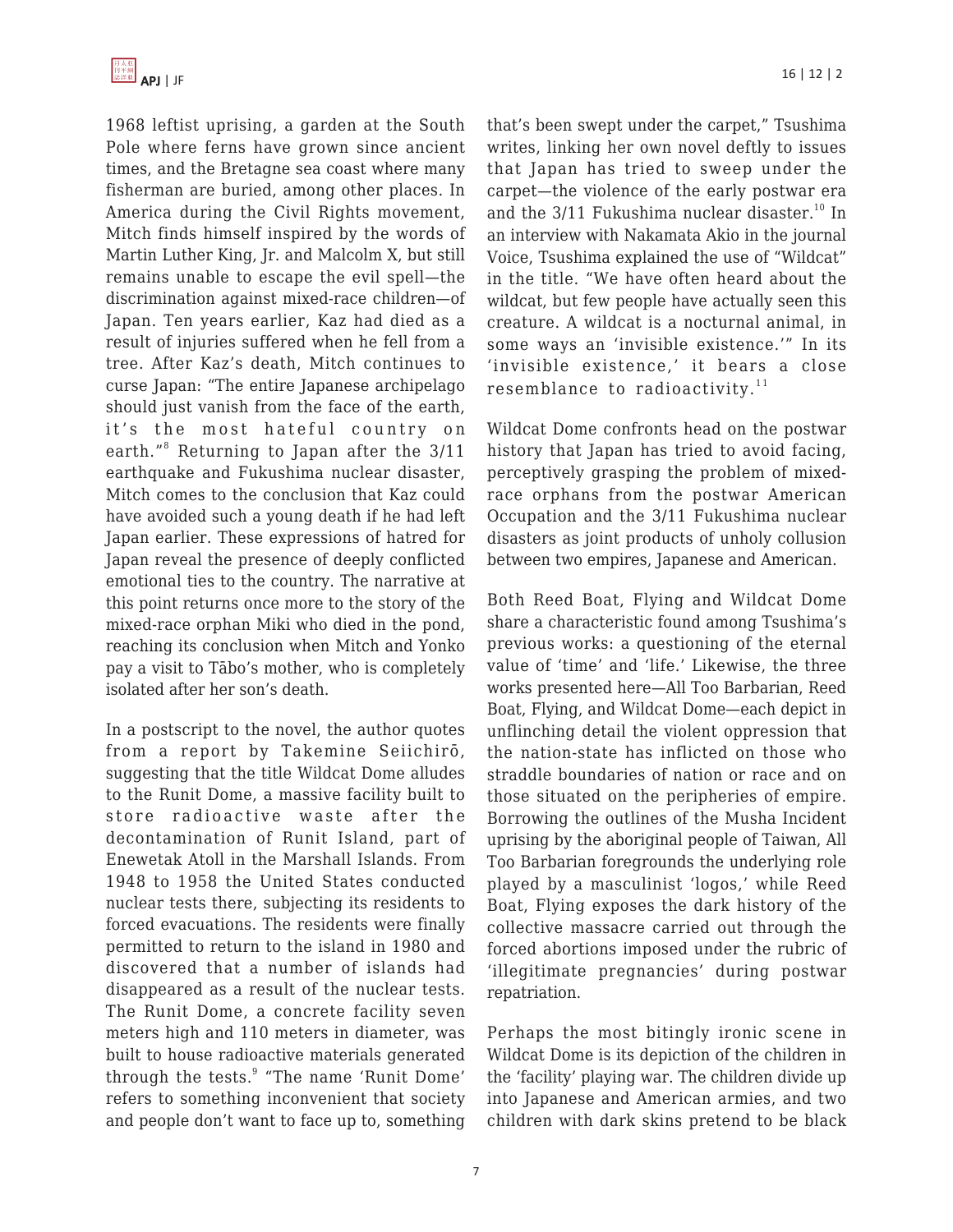GIs, bellowing out, "Hey, Jap!, as they chomp in exaggerated fashion on sticks of chewing gum." The 'Mama' of the 'facility' subsequently scolds them, saying "How can you be so stupid? Or do you all have a big hole in your heads?"<sup>12</sup> Completely ignorant of the historical reality that their parents were once enemies, trying to kill one another, these children are simply playing a game that repeats the act of war through imitation.

#### **Conclusion**

Tsushima explained the reason for her continued focus on these sorts of children, including the mixed-race orphans of the postwar period: "I believe that if postwar Japanese society had shown more tolerance and accepted these children, it would have resulted in a much more diverse and open society; at the very least, it would have escaped becoming the sort of inward-facing, xenophobic society it has now become."<sup>13</sup>

With her interest in those marginalized by society and her richly humanistic vision, Tsushima focused on the peripheries of the empire and as a result created a body of works that attract sympathetic readers not only in Japan, but also in those areas once pushed into the peripheries of empire. Tsushima Yūko's trilogy explores the after-life of the Japanese empire, highlighting the "light" and the "dark," the "prewar" and the "postwar" of Japan. The representation of Japan they offer makes these perhaps the most important works of her late period.

**Peichen Wu** is Associate Professor of Japanese Literature and Comparative Literature and Cultural Studies of the Japanese colonial period at the Graduate Institute of Taiwan Literature at National Chengchi University in Taipei, Taiwan. She is author of "Gyo Shōtarō: Taiwan shijin to nihon modanizumu shi undō" (Gyo Shōtarō: a Taiwanese poet and the Japanese modernist poetry movement), *Ikyō toshite no nihon: ajia ryūgakusei ga mita nihon* (Tokyo: Bensei shuppan, 2017), *Masugi Shizue yu zhimindi Taiwan* (Masugi Shizue and colonial Taiwan; Taipei: Linking Publishing, 2013), and "The Peripheral Body of Empire: Shakespearean Adaptations and Taiwan's Geopolitics," in *Re-Playing Shakespeare in Asia* (Routledge, 2010). She is also the Chinese translator of Tsushima Yūko's *Amarini yaban na* (All too barbarian), Maruyama Saiichi's *Uragoe de utae kimigayo* (Sing the national anthem in falsetto!) and Karatani Kōjin's *Nihon kindai bungaku no kigen* (The origins of Japanese national literature). See more of her works and recent projects [here.](https://tailit.nccu.edu.tw/people/bio.php?PID=51870)

**Michael Bourdaghs** is Professor in East Asian Languages and Civilizations, University of Chicago. He is the author of *Sayonara Amerika, Sayonara Nippon: A Geopolitical Prehistory of J-Pop* (Columbia University Press, 2012; Japanese trans. 2012) and *The Dawn That Never Comes: Shimazaki Tōson and Japanese Nationalism* (Columbia University Press, 2003). He is an active translator as well, including most recently Kojin Karatani, *The Structure of World History: From Modes of Production to Modes of Exchange* (Duke University Press, 2014).